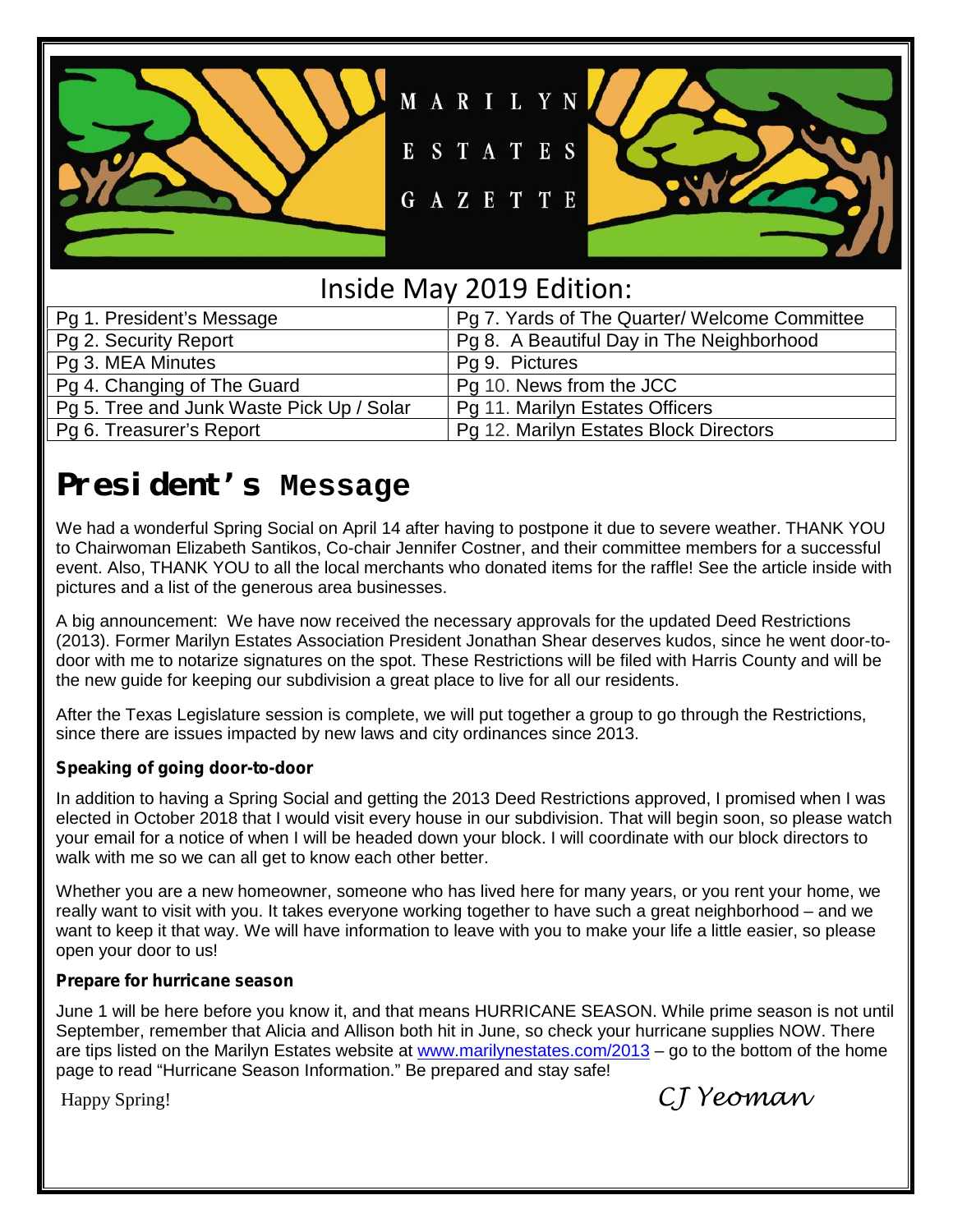## **Security Report**

We are very fortunate to continue having a low crime rate in our neighborhood, thanks to our Deputy Constables patrol. We all need to continue watching for any suspicious people and vehicles in our area, and report them as soon as possible by calling Constable Precinct 5 dispatch at 281-463-6666 to provide the location and description. In addition to having a home alarm system, law enforcement recommends installing cameras to record activity, which can be used as evidence and help lead to arrest and conviction.

You are also encouraged to utilize the Constable website at **constablepcts.com** to get neighborhood news and to sign up for crime alerts. You can also call Constable Precinct 5 dispatch to request vacation watch on your home. A deputy will stop by to get your information for more immediate watch. If you can give at least 5 days notice before your trip, you can do this online either by using the link in the security section of our website: http://www.marilynestates.com/, or at http://www.constablepct5.com/.

Precinct 5 shares key crime prevention security tips to keep in mind at home. Follow these easy steps **to make your home less appealing to criminals:**

1. Make sure you have sturdy metal or solid wood doors at all entries into your home, and that sliding glass and similar doors are properly secured.

2.Install and use well-made deadbolt locks (1.5-inch throw or greater) on all exterior doors.

3. Make sure all exterior doors have wide-angle viewers that can be used by everyone in the house. Install 2 viewers at different heights if necessary.

4. Light up entry doors so that you can tell who's there. Motion detector lights, flood lights, or similar lighting can help brighten up the property.

5. Trim the shrubbery around your doors and windows so crooks don't have a place to hide.

6. Instead of hiding keys around the outside of your house, give a key to a neighbor that you trust.

7. Consider an alarm. They can be a good investment, especially if you have valuables in your home.

And speaking of valuables, take pictures of your valuables including serial numbers (model numbers etc.) and upload them to a cloud. If necessary because of theft or natural disaster, you can easily give the police or insurance companies this information.

Be sure to program Constable Precinct 5 dispatch phone number **281-463-6666** into your cell phone, and notify your alarm company to have this number entered into their system, preferably as first responder.

Thanks for all of your help and awareness in fighting crime in our neighborhood.

With warmest regards,

Maury Sklar

Security Director, Marilyn Estates Association (713) 248-2257 cell Masklar at swbell.net (link format removed to prevent spam)

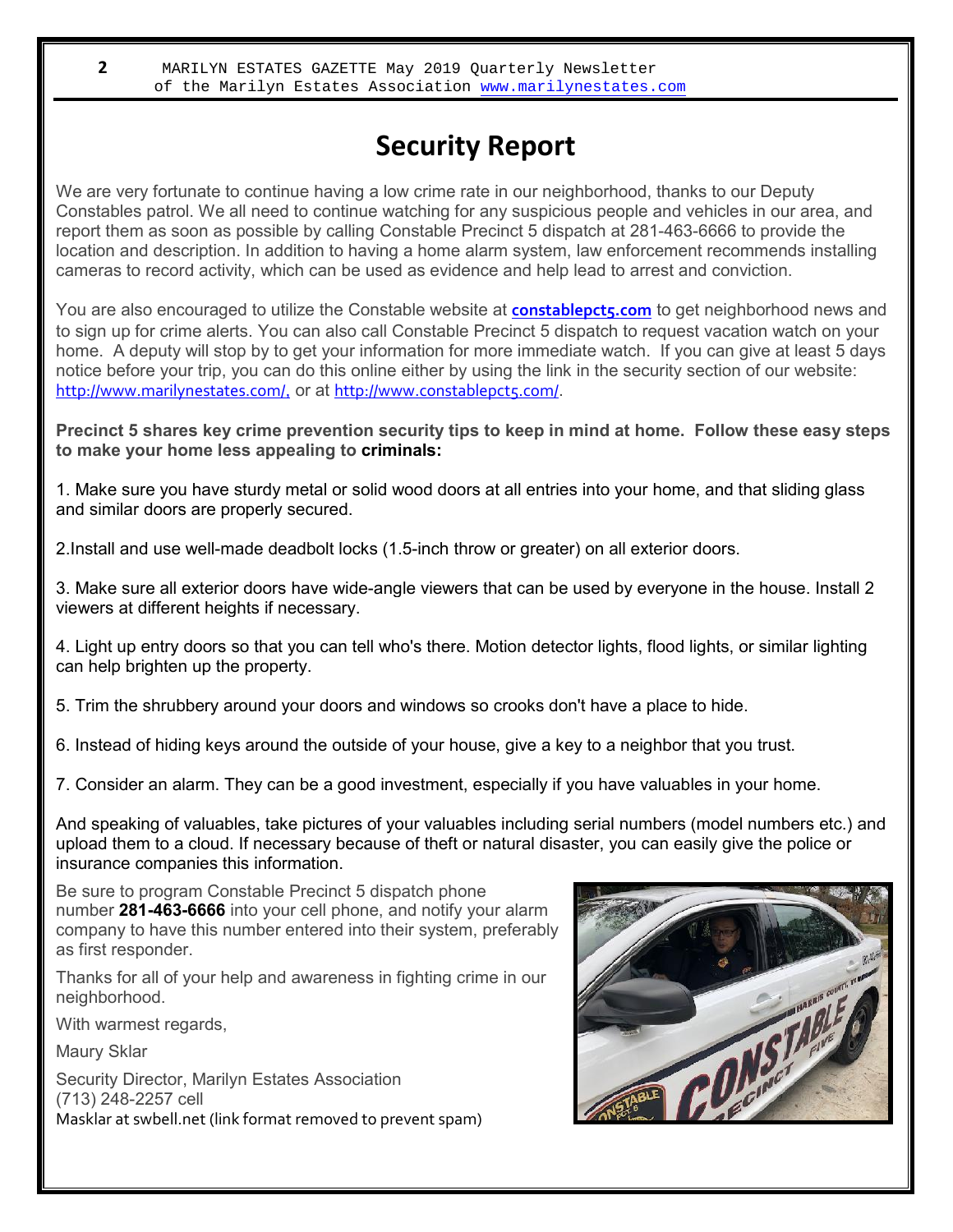## **Marilyn Estates Association Minutes: Quarterly Meeting**

Monday, April 29, 2019 Jewish Community Center

President C.J. Yeoman began the meeting at 7:33 pm. (The meeting was moved to a later time to allow for the vigil that was taking place at the JCC at 6:30 pm for the synagogue shooting in California.) Minutes were approved from the previous meeting as written.

**We had two guest speakers**. The first one was Gary Zika of the Harris County Flood Control District (HCFCD). He discussed the history of the HCFCD and of Project Brays. Project Brays is a \$480 million project designed to reduce the risk of flood damage and benefit thousands of residents and businesses along Brays Bayou. They will be working on the Hillcroft, Chimney Rock, and S. Rice bridges over the bayou to raise them 15 inches. Hillcroft is scheduled to start in May and should be complete by the end of the year. It will take about a year each to do Chimney Rock and S. Rice.

The second speaker was Alyce Coffey of the City of Houston Solid Waste Management. She discussed do's and don'ts of recycling in the city. Glass is now accepted as long as it is jars and bottles, not the kind of glass used to make vases. Block Styrofoam that says #6 they will take at the Westpark Depository/Recycling Center. No aerosol cans. Odd months they take tree waste, and even months junk waste. For office paper, white only, not colored. No plastic bags. Please call her with any problems so she can record and report them. Her number is 713.504.7438.

**Committee Reports:**

**Treasurer:** Robert passed out the Financial Summary for Q1 – 2019. We are getting a better rate on our CDs. Everything is status quo.

**Architectural Control:** Michael said that they are working on signage to place on cars so that you can tell that the car belongs there.

**Maintenance:** Linda said that the trees on the Braeswood median were trimmed. They also did aeration on the trees. The flowers look good. If there is anything she missed, let her know.

**Security:** Maury reminded everyone to call the Constable for assistance; the number is 281.463.6666. Keep cars locked with no valuables showing.

Welcoming Committee: Susan said that she sent letters to the 5 new families in March and actually touched base with 2 of them.

**Communications:** We have a new publisher. All articles, ads, and information for the Gazette should continue to be sent directly to Marge Mayer, margemayer8008@aol.com.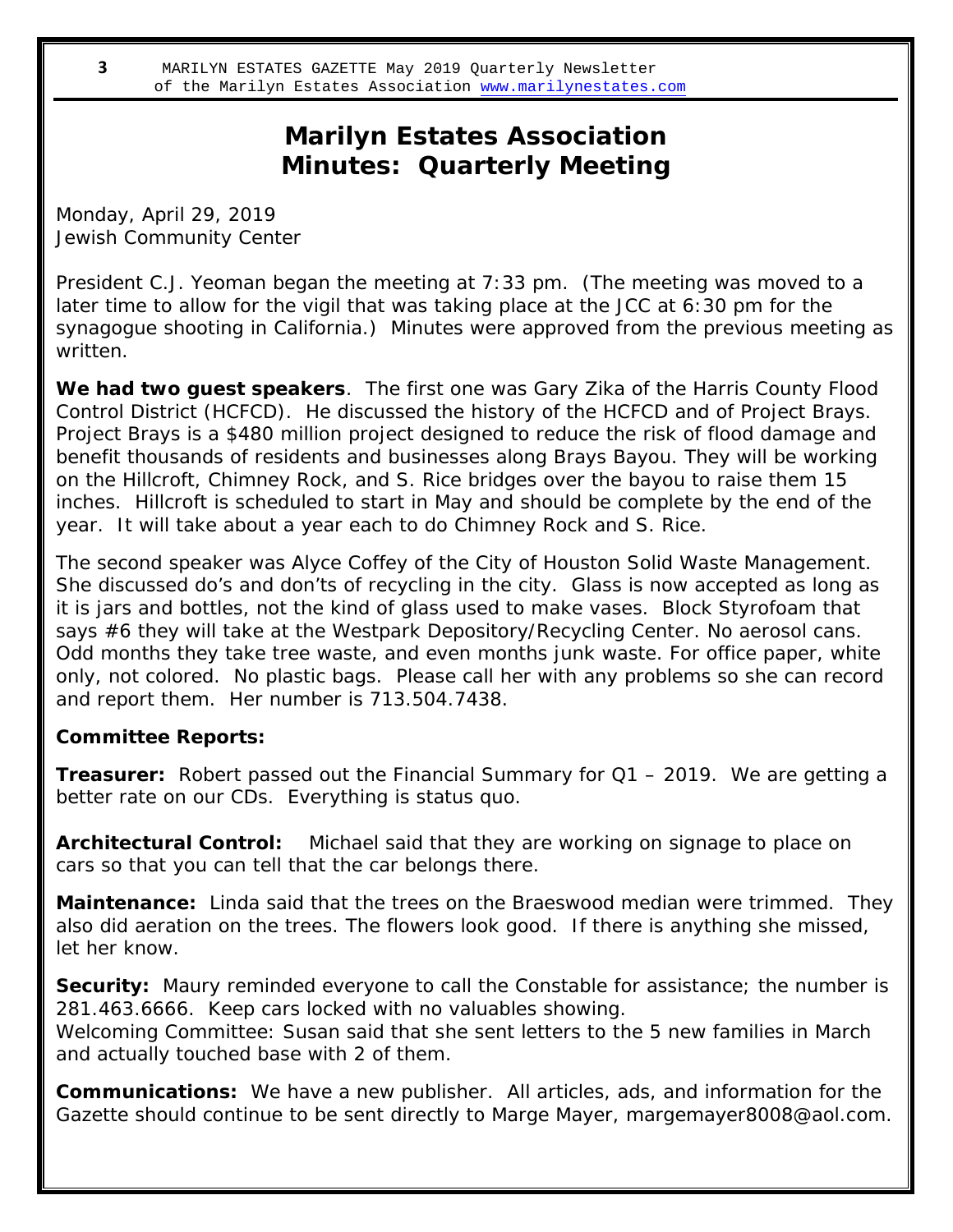**Deed Restriction Enforcement:** Linda reported that they have taken care of the problems. Thirteen written notifications have been resolved. The block directors have been a great help. Face-to-face is the best way to solve problems with the homeowners. Jonathon Shear and CJ Yeoman went around for the 15 needed approvals for the deed restrictions amendments for 2013 – 2019. After the Texas Legislature has completed its 2019 session, a committee will be appointed to look at the restrictions to see if new changes will be necessary.

**New Business:** There will be assistance from the city for Harvey-related needs. Homeowner assistance program from HUD funding is available to help Houston homeowners recovering from Hurricane Harvey. Can get help on Sunday, May 5<sup>th</sup> from 9-6 and Thursday, May 16<sup>th</sup> at the JCC. You can also call the Jewish Family Service for legal advice and other help.

Congressional District 7 Rep. Lizzie Pannell Fletcher wants to hear from you.

The meeting was adjourned.



"Could we extend the annual meeting? I still have a lot of complaining to do



## **Changing of The Guard**

After more than five years of publishing the Marilyn Estates Gazette, Michael Strickland has decided to step aside. But thankfully for us, the Gazette was not Michael's exclusive volunteer responsibility for Marilyn Estates. He also is a member of the Architectural Control Committee, and he will continue in that position.

Over the past years, Michael's professional skill, creativity, and patience have helped make the Gazette a high-quality and informative community newsletter. Those who are fortunate to work with Michael have benefited from his gentle teaching.

Our subdivision owes Michael a great debt for all he does for us.

We are fortunate that Elizabeth Frankowski has volunteered to take the responsibility of publishing the Gazette. Elizabeth and her husband Ralph raised their children here and have been residents of our community for almost 50 years.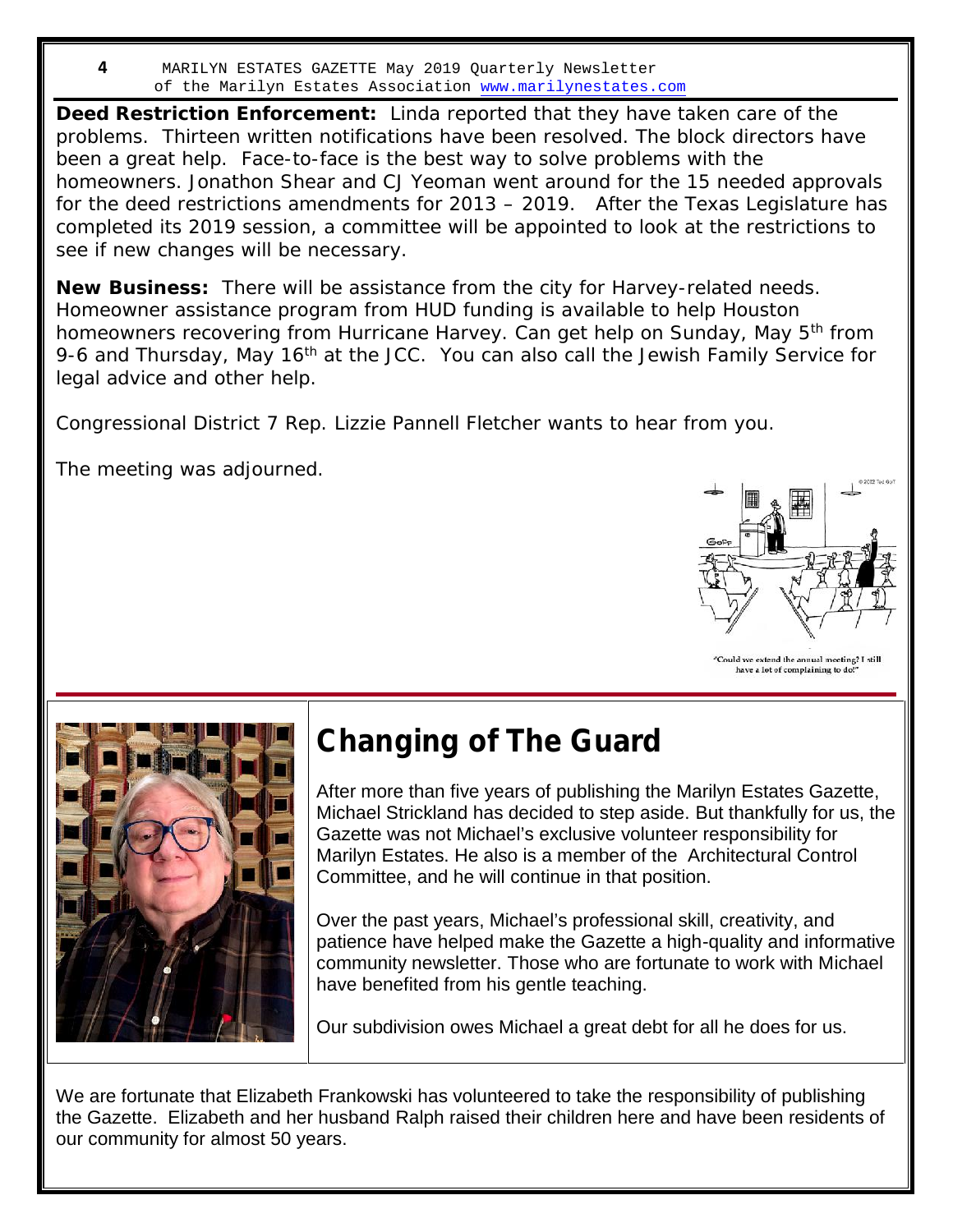## **Tree and Junk Waste Pick Up**

The City of Houston Tree Waste and Junk Waste Program picks up tree waste during odd-numbered months and junk waste during even-numbered months. In our neighborhood, our collection day is the second Wednesday of every month. Upcoming dates are as follows:

*May 8 (tree waste)*

*June 12 (junk waste)*

*July 10 (tree waste)*

*August 7 (junk waste)*



Please note that during tree waste months, you may not put out junk waste for collection. During junk waste months, you may put out your tree waste for collection, but to guarantee recycling of tree waste, you can hold it until the next tree waste month or take it to a recycling center.

For more information, you can visit the City's program website at

https://www.houstontx.gov/solidwaste/treewaste.html. You can also visit houston311.org, or call 311 or (713) 837-0311.



## **Our Decision to Go Solar.**

We had been contemplating the idea of putting solar panels on our home for a while, but the cost was just not there yet for me. In September of 2017, I decided to give it another shot and with the federal tax incentives, the competitive pricing, and all the other benefits that come along with it, it was time to take another look.

We decided to install the panels and have not paid an electric bill since the panels were made active. In fact, we even have a credit with our electric provider. We are reducing our carbon footprint and even providing electricity back to the grid and getting paid for it. We did swap our electric bill for a solar panel bill, but once the panels are paid for, we will be in the clear.

This is not for everyone, but if anyone would like to chat about our install and ask any questions, please feel free to reach out to me, as this is one of the best decisions we have ever made.

Gage Mueller zamboni411 at yahoo.com (link format removed to prevent spam) 832.668.5791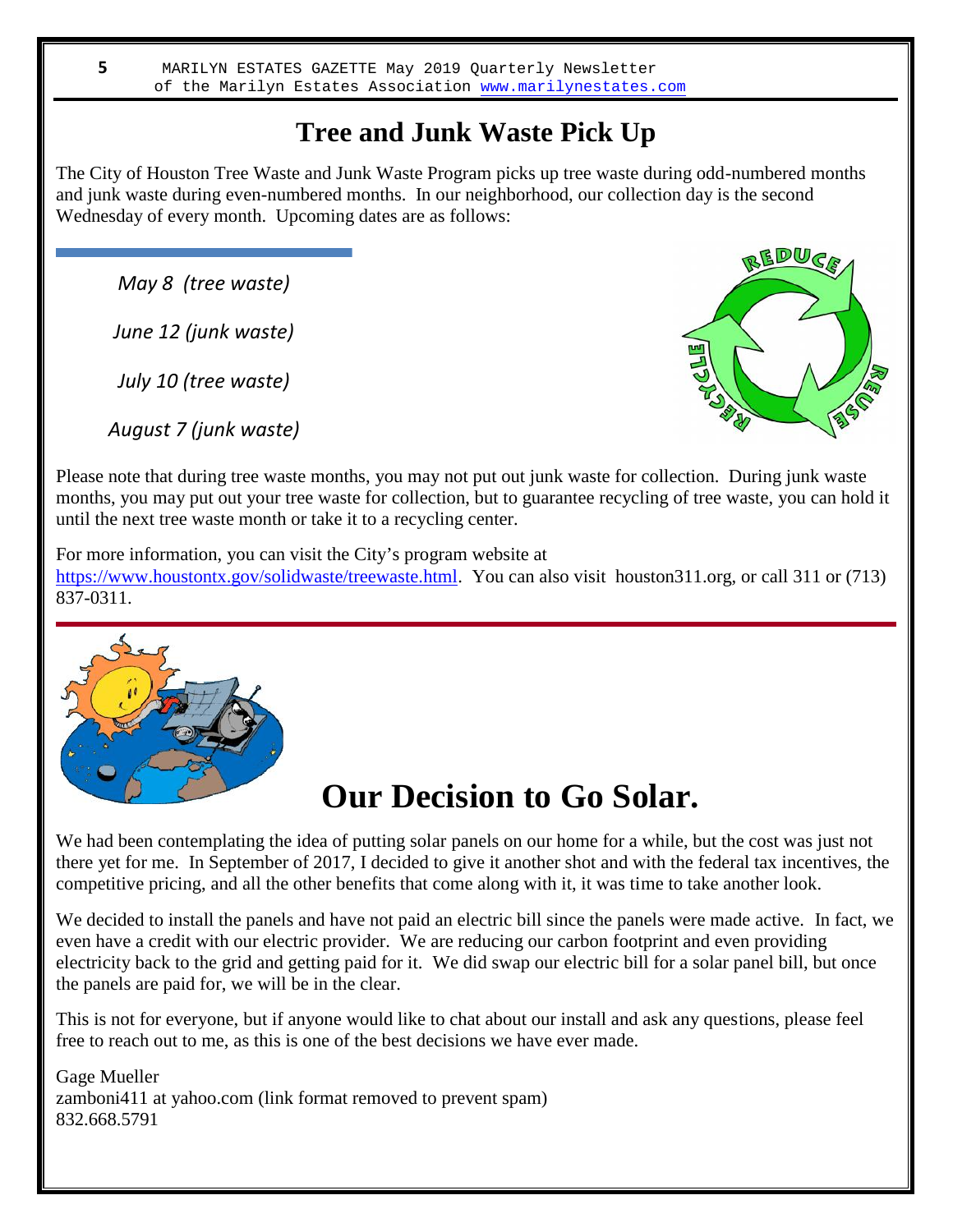### **Treasurer's Report**

By Robert Gehring

#### Marilyn Estates Association Q1 – 2019 Financial Summary

|                                             | 2019           | 2018           |
|---------------------------------------------|----------------|----------------|
| <b>INCOME</b>                               | Q <sub>1</sub> | Q <sub>2</sub> |
| <b>Security Assessment</b>                  | \$87,176       | \$87,646       |
| <b>Dues</b>                                 | \$25,676       | \$26,181       |
| Fees - Refinance                            | \$100          | \$1,262        |
| Fees - Resale Certificate                   | \$0            | \$150          |
| Fees - Transfer                             | \$400          | \$1,000        |
| Advertising                                 | \$0            | \$225          |
| Dividend Income                             | \$222          | \$0            |
| Interest Income                             | \$385          | \$0            |
| <b>Credit Card Fees</b>                     | \$48           | \$12           |
| <b>TOTAL INCOME</b>                         | \$114,007      | \$117,338      |
| <b>EXPENSES</b>                             |                |                |
| Security                                    | \$27,074       | \$26,690       |
| Lawn Service:                               |                |                |
| Contractual                                 | \$2,814        | \$2,814        |
| <b>Flower Planting</b>                      | \$0            | \$0            |
| Maintenance                                 | \$220          | \$0            |
| <b>Tree Project</b>                         | \$6,592        | \$0            |
| Insurance                                   | \$4,381        | \$4,562        |
| Legal Fees                                  | \$0            | \$0            |
| <b>Tax Preparation</b>                      | \$0            | \$0            |
| Admin                                       | \$294          | \$225          |
| Newsletter                                  | \$0            | \$18           |
| Website                                     | \$286          | \$0            |
| <b>Constant Contact (email Marketing)</b>   | \$0            | \$0            |
| Socials                                     | \$0            | \$0            |
| <b>Bank Charges</b>                         | \$0            | \$0            |
| <b>TOTAL EXPENSES</b>                       | \$41,660       | \$34,758       |
| <b>NET INCOME</b>                           | \$72,347       | \$82,581       |
| <b>BALANCE SHEET</b>                        |                |                |
| Chase Operating Acct as of 3/31/2019        | \$37,791       | \$125,937      |
| Chase Savings Acct as of 3/31/2019          | \$43           | \$39,025       |
| Chase CD 13 mo. @ .25% 2/15/2019            | \$0            | \$43,896       |
| Chase CD 13 mo. @ .25% 5/15/2019            | \$40,799       | \$40,722       |
| BOA CD 18 mo. @ .07% 3/9/2019               | \$0            | \$51,988       |
| <b>Fidelity Investment Account:</b>         |                |                |
| Fidelity Government Money Market Fd (SPAXX) | \$50,359       | \$0            |
| JP Morgan CD @ 2.6%, matures 116/2019       | \$100,000      | \$0            |
| Wells Fargo CD @ 2.55%, matures 8/27/2020   | \$70,000       | \$0            |
| <b>TOTAL ASSETS</b>                         | \$298,991      | \$301,568      |

#### **Account Receivable:**

-57 homeowners are past due - total delinquent = \$29,433.89

-10 homeowners are past due more than 1 year

#### **Home Sales:**

\* 4 homes have sold in Q1 2019

\* 33 homes have sold in 2018

\* 17 total home sales in 2017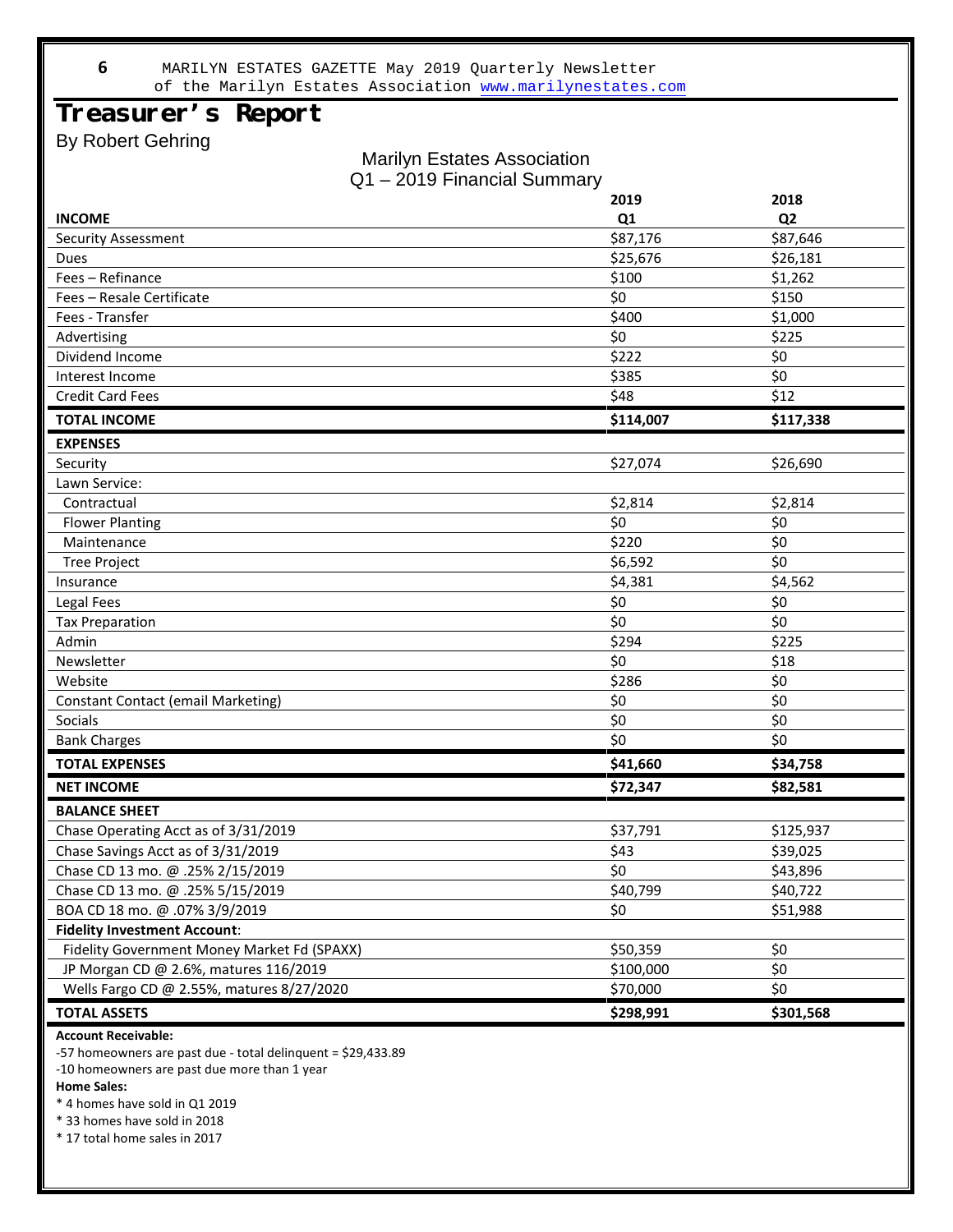## **Yards of The Quarter**

Many thanks to our YOTQ Committee who diligently patrols Marilyn Estates looking for the most attractive front yards.

A friendly reminder, to qualify for YOTQ, we must be able to see your address from the street. This is primarily for safety. Should anyone need an emergency response from the constable, fire department or ambulance, time is imperative, they must be able to identify your home from their vehicles.

| 5402 Wigton | 5539 Braeswood    | 9710 Burdine St.      | 5435 Valkeith |
|-------------|-------------------|-----------------------|---------------|
| 5502 Wigton | 9730 Braesmont    | 9718 Checkerboard St. | 5539 Valkeith |
| 5418 Cheena | 9714 Chimney Rock | 5418 Queensloch       | 5434 Dumfries |
| 5406 Cheena | 5427 Paisley      | 5531 Queensloch       | 5519 Dumfries |
| 5435 Lymbar | 9714 Oasis        | 5418 Rutherglenn      | 5443 Yarwell  |
| 5543 Lymbar | 9703 Kit          | 5522 Rutherglenn      | 5543 Yarwell  |
|             | 9715 Atwell Drive |                       |               |

## **Welcome Committee:**

In March, I delivered letters of welcome and recent copies of our Marilyn Estates Gazette to new homeowners at the following addresses: 5543 Wigton, 5542 Valkeith, 5410 Queensloch, 5511 Lymbar and 5407 Queensloch. I had responses back from two of these homeowners, Lyn Huck (5542 Valkeith) and Caitlin and Brian Zall (5511 Lymbar), who I visited and presented with a welcome bag courtesy of Marilyn Estates.

These bags include certificates from La Fresca Pizza, Belden's Grocery, gift from Avalon Insurance Agency, along with a Lowe's gift card, and a plant from Home Depot. I am in the process of obtaining additional support from Vogue Cleaners, Old Hickory Inn Barbecue, and a few other local merchants. Walgreen's is under new management and has opted not to continue participating.



It is such a pleasure to meet the newcomers to our neighborhood and a joy to see their excitement about choosing to live in Marilyn Estates!

**Susan Gubitz** Welcoming Committee



**Resident of Marilyn Estates for 40 years**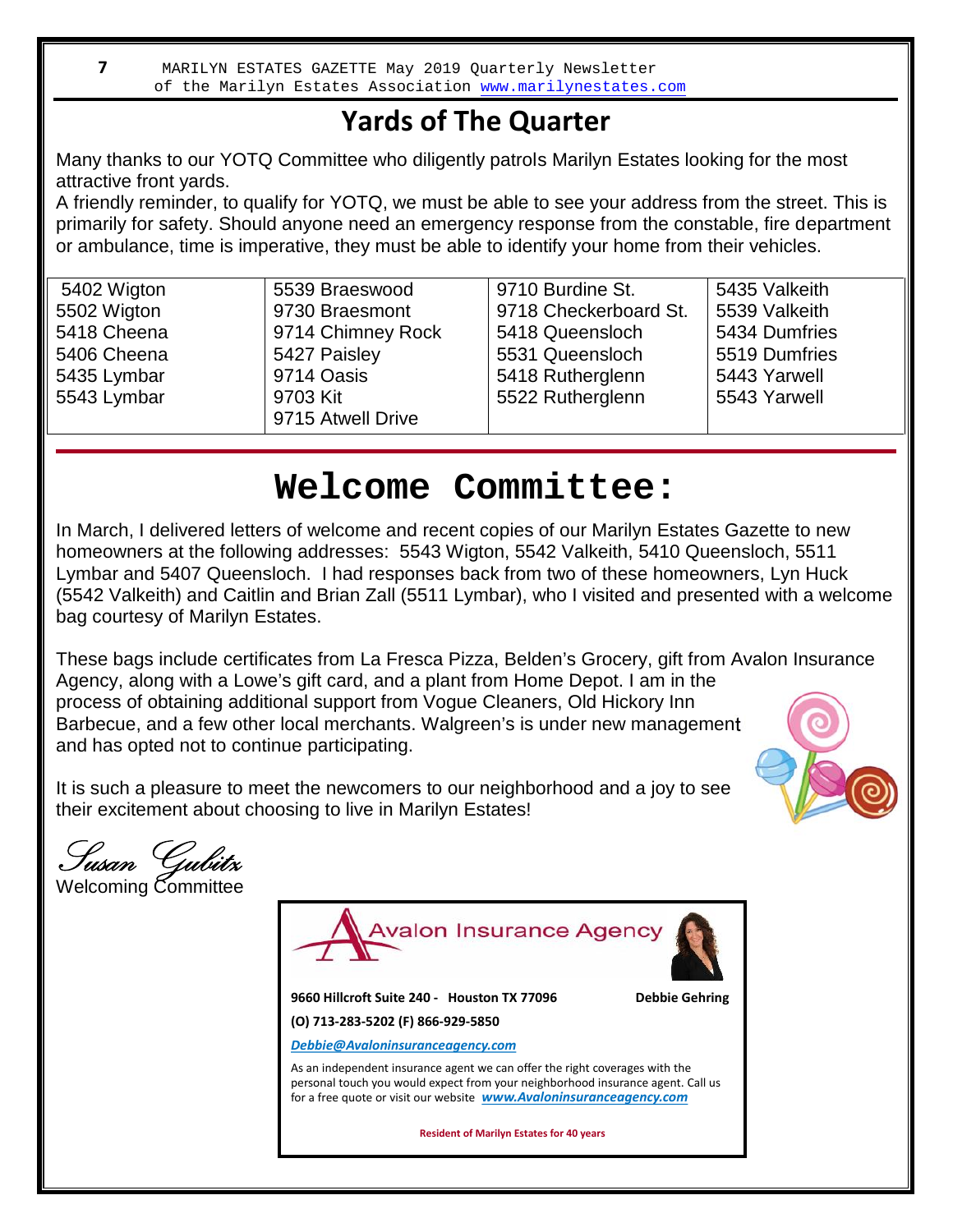## **It's A Beautiful Day in The Neighborhood** By Marge Mayer

We had the most beautiful day for our annual Spring Social!

Thanks to the tireless efforts of **Elizabeth Santikos**, **Chair**, and **Jennifer Costner**, **Co-Chair**, and their committee, their planning for the Social culminated in a successful event. The myriad of details that go into planning an outdoor event are endless, and the committee also had to manage the postponement of the original date due to a severe storm prediction.

The surrounding pictures tell the story. Lots of families, many children on bikes, adults reconnecting with neighbors they haven't seen over the winter months, public officials chatting with residents, the big fire truck, food, games, and loads of prizes made this a festive gathering. Great appreciation to our neighborhood businesses for generous donations:

| <b>BELDENS</b>                            | <b>MEYERLAND ANIMAL CLINIC</b>           |
|-------------------------------------------|------------------------------------------|
| <b>DR. JEFFREY BUSCH</b>                  | MEYERLAND CHIROPRACTIC, JEFF WEISS, D.C. |
| <b>EL RANCHERO</b>                        | <b>NEW YORK BAGEL SHOP</b>               |
| <b>ELITE CONCRETE SERVICES</b>            | <b>OLD HICKORY INN BARBECUE</b>          |
| <b>VIOLA FIELDEN, ASTROS T-SHIRTS</b>     | <b>ORION FINE JEWELRY</b>                |
| <b>FIOZA CAFÉ</b>                         | <b>PARVINE ALI, RN, SaveLifeCPR</b>      |
| <b>GENESIS STEAKHOUSE &amp; WINE BAR</b>  | <b>SAMEETA'S BEAUTY LOUNGE</b>           |
| <b>EVELYN RUBENSTEIN JEWISH COMMUNITY</b> | <b>TAPESTER'S GRILL</b>                  |
| <b>CENTER</b>                             | THE 401 TABLE & TAP                      |
| <b>MARIA OLIVA, NEIMAN MARCUS</b>         | <b>TRADER JOE'S ON SHEPHERD</b>          |
| <b>MATTRESS FIRM</b>                      | YOU LUCKY DOG PET RESORT                 |
|                                           |                                          |

Please take a moment to look at the pictures. We hope everyone will attend next year's Spring Social! Thanks again to our organizers, Elizabeth and Jennifer, and their committee!



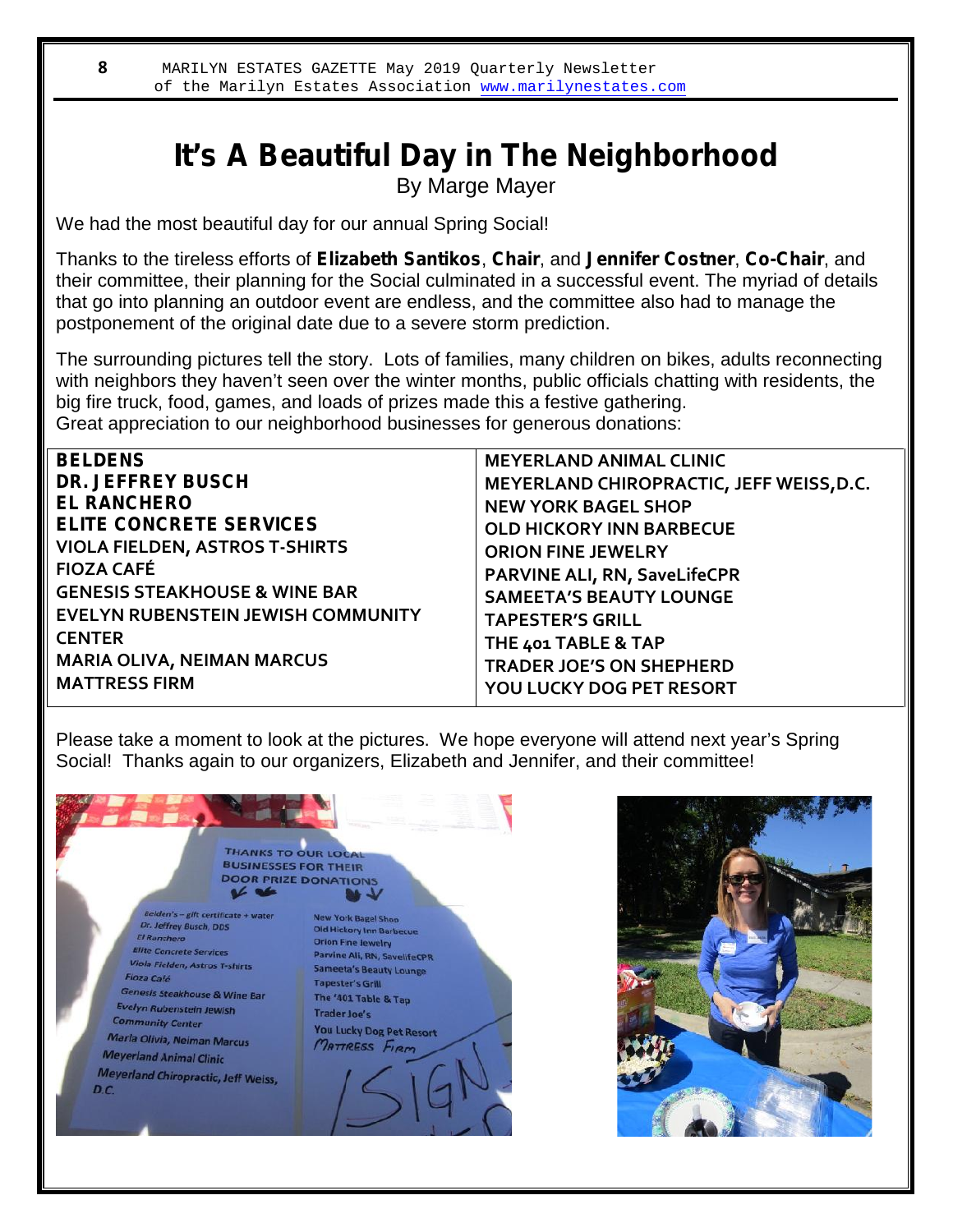



Kids having Fun

## **Winners of prize from Trader Joe's**

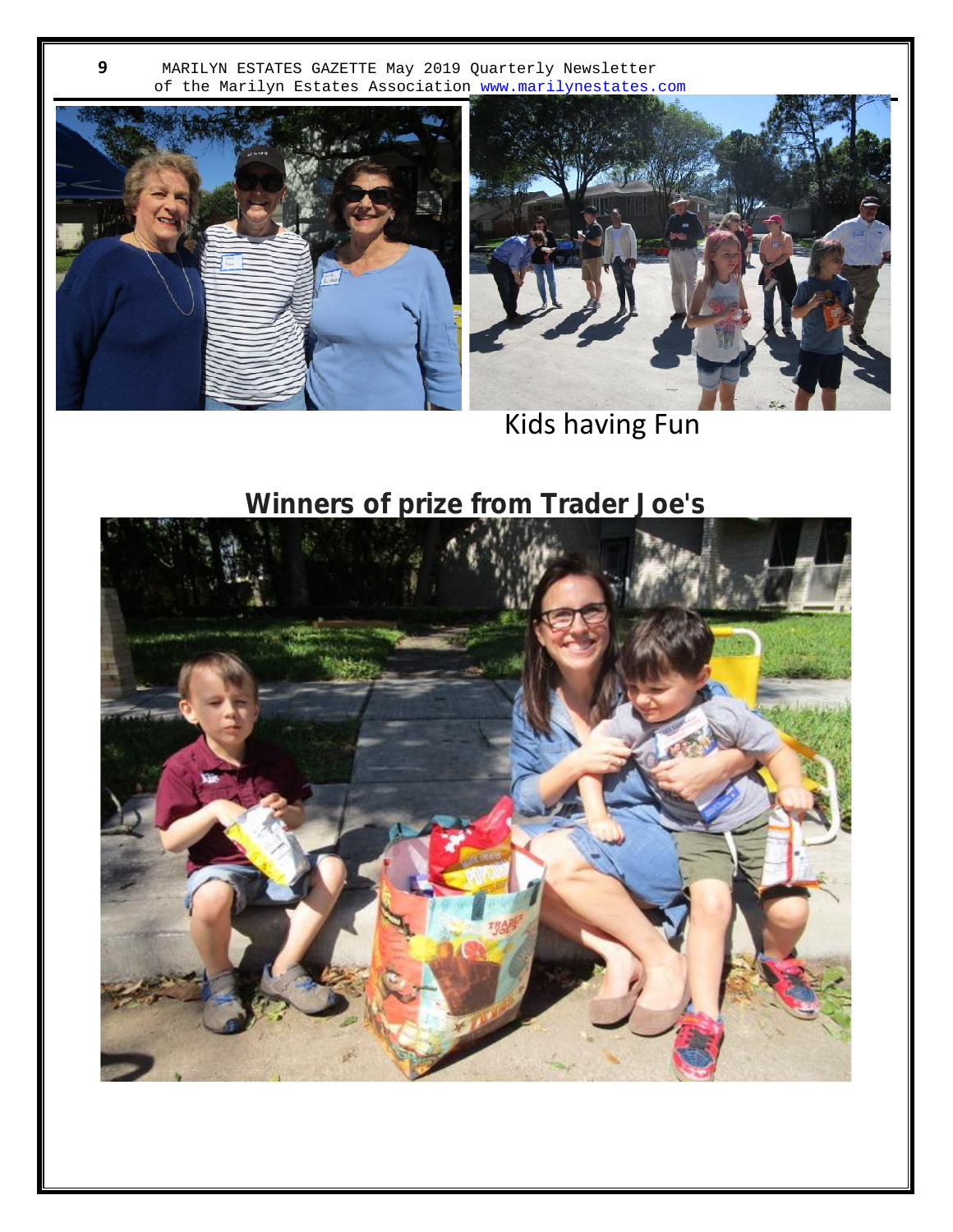The following is the text of a News Release from the Evelyn Rubenstein Jewish Community Center dated March 20, 2019.

#### **Evelyn Rubenstein JCC To Reinvest and Make Significant**

#### **Renovations to Meyerland's Levit Campus**

Houston, TX– Following an overwhelming majority vote by the board of trustees of the Evelyn Rubenstein Jewish Community Center (JCC), the organization today announced that it will reinvest in and transform the Levit campus, located on S. Braeswood in Meyerland.

According to Lauren Kaufman Blachman, board chair of the Evelyn Rubenstein JCC, the decision to reinvest in the 12-acre campus was the culmination of months of discussion about the future of the facility following its significant flooding during Hurricane Harvey.

Joel Dinkin, CEO, said that an original master planning process involving significant renovations and updates to the Levit campus was interrupted by the 2017 flood, causing the JCC to "push the pause button" and pivot toward recovery, repairs and the assurance of uninterrupted programs and services for both members and the community.

"Now that the last of the achievable repairs and renovations are complete, including the installation of flood gates to protect the Evelyn Rubenstein JCC from future flooding, we are enthusiastically engaging with our leadership team and architects to create a comprehensive master plan, lay the groundwork for a capital campaign, and maximize the reinvestments that we have already made in the campus post-Harvey," said Dinkin.

He said that visioning and planning for the improved campus will include a number of important priorities including additional protection from future flooding; accessibility improvements; security enhancements; a new indoor pool; and reimagined program spaces with more areas for gathering and socializing.

Dinkin added, "We will also explore offsite programming opportunities that truly take the 'Community' element of our name out into the broader Houston community."

"The Evelyn Rubenstein JCC remains steadfast in our belief and commitment that we exist to serve as the hub of the Jewish and larger Houston community," said Blachman. "We are very excited to both re-commit to the greater Meyerland area and plan for continued outreach throughout Houston."

The JCC, which will stay open during renovation, will provide regular renovation updates, timelines, plans, general information and FAQs via its website and blog at www.erjcchouston.org.

The Jewish Federation of Houston, which is currently on the Levit campus, will remain on the campus.

#### **New Parker Elementary and Kolter Elementary Buildings Will Enhance Our Neighborhood**

Besides the reinvestment in the JCC, we are pleased to see other reinvestment in new buildings in our neighborhood. The recently rebuilt and re-opened Parker Elementary School is a welcome addition. Currently under construction is the new Kolter Elementary School building. Surely these schools will attract young families and keep our neighborhood vibrant.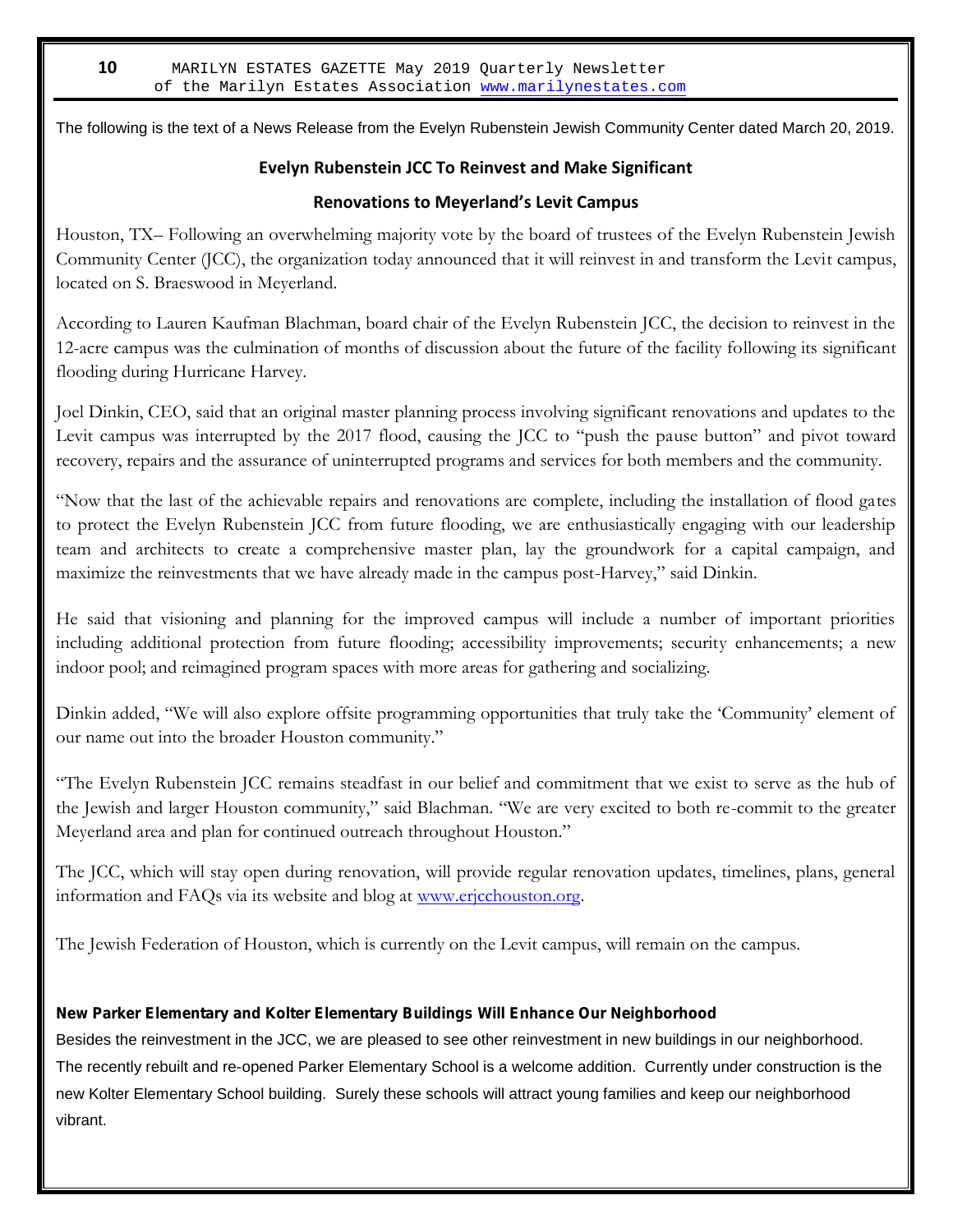**ALL EMAILS HAVE FORMATTING REMOVED TO PREVENT SPAM – PLEASE TYPE IN THE EMAIL YOURSELF**

### **Marilyn Estates Association Officers**

**President**, C.J. Yeoman 713-729-8442 cjyeoman at sbcglobal.net

**Vice President**, Martin Stalnaker 713-721-2752 mstalnaker at acumenpc.com

**Treasurer**, Robert Gehring 281-773-7135 treasurymea at outlook.com

**Recording Secretary**, Susan Sides 713-705-4144 susansides at earthlink.net

**Corresponding Secretary**, Martha Eaves 713-256-3484 marthaeaves at gmail.com

**Parliamentarian**, Ed Fastow 713-553-7399 efastow at sbcglobal.net

### **Marilyn Estates Association Committees**

### **Architectural Control**

Michael Strickland 713-961-1323 ms at michaelstrickland.com Nancy Hixon 713-728-9386 nshixon at att.net Elizabeth Frankowski 713-729-6002 elizabethfrankowski at gmail.com

### **Deed Restriction Enforcement**

Linda Miner 713-826-8077 lindaminer999 at att.net Sam Musachia 713-501-5255 sam.musachia at sbcglobal.net Marla Cotten 832-270-7282 marlacotten at gmail.com Linda Maraldo 832-264-3546 lmaraldo at sbcglobal.net Jim Taylor 832-269-1500 j.stay at hotmail.com

### **Maintenance and Beautification**

Linda Miner 713-826-8077 lindaminer999 at att.net Jonathan Shear 832-689-4274 shearhouse at hotmail.com

#### **Security**

Maury Sklar 713-248-2257 masklar at swbell.net Sheryl Sklar 713-728-8821 sherylwsklar at swbell.net Steve Blechman 713-723-9884 sblechman at gmail.com

### **Welcoming**

Susan Gubitz 281-630-0642 steve.gubitz at att.net

#### **Communications**

Marge Mayer 713-721-1230 margemayer8008 at aol.com Lynn Busch 713-410-6910 lynncarol8236 at aol.com Nancy Hixon 713-728-9386 nshixon at att.net Debra Suhl 713-7724-3137 dlsuhl at me.com Curt Taylor 303-722-3352 curtant at hotmail.com